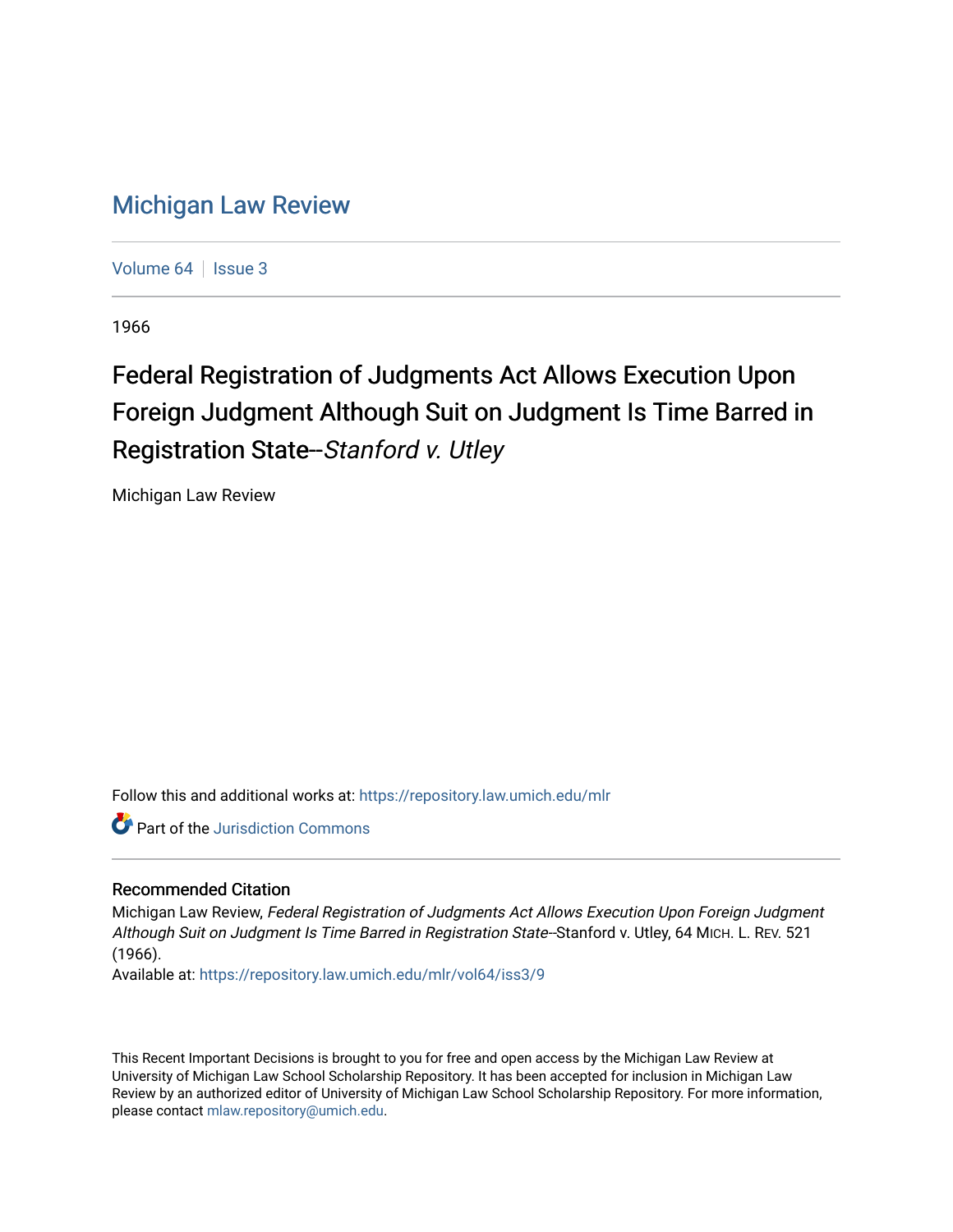### **Federal Registration of Judgments Act Allows Execution Upon Foreign Judgment Although Suii on Judgment Is Time Barred in Registration** *State-Stanford v. Utley\**

Appellant obtained a money judgment against appellee in a Mississippi federal court and registered it the next day in a Missouri federal court, pursuant to section 1963 of Title 28 of the United States Code.<sup>1</sup> Seven and one-half years later appellant gave notice in Missouri of his intention to take appellee's deposition to discover assets in that state with which to satisfy the judgment. Appellee's motion to prohibit the deposition was sustained on the ground that no execution could issue upon any assets uncovered, since under applicable Missouri law2 no action could be brought there on a Mississippi judgment more than seven years old; the necessity of a

"There seems little to say [about the enactment of the statute] except to express sur-prise that it was not done sooner." Goodrich, *Yielding Place to New-Rest Versus Motion in the Conflict of Laws,* 50 COLUM. L. REV. 881, 890-91 (1950).

2. Missouri conflict of laws rules were held applicable in the principal case under the rule of Klaxon v. Stentor Elec. Mfg. Co., 313 U.S. 487 (1941). See Stanford v. Utley, 341 F.2d 265, 268 (8th Cir. 1965) (hereinafter cited as principal case). See also text accompanying notes 14 8: 15 *infra.* Mo. REv. STAT. § 516.180 (1949), a provision commonly called a borrowing statute, requires Missouri courts to apply the statute of limitations of the state in which the original judgment was rendered to suits upon that judgment in Missouri. MISS. CODE ANN. ch. 2, § 733 (1942), demands that all actions in Mississippi founded on a judgment of a Mississippi court be brought within seven years after the rendition of the judgment.

<sup>• 341</sup> F.2d 265 (8th Cir. 1965).

<sup>1.</sup> Section 1963, 62 Stat. 958 (1948), provides in pertinent part:

<sup>&</sup>quot;A judgment in an action for the recovery of money or property now or hereafter entered in any district court which has become final by appeal or expiration of time for appeal may be registered in any other district by filing therein a certified copy of such judgment. A judgment so registered shall have the same effect as a judgment of the district court of the district where registered and may be enforced in like manner. . . .'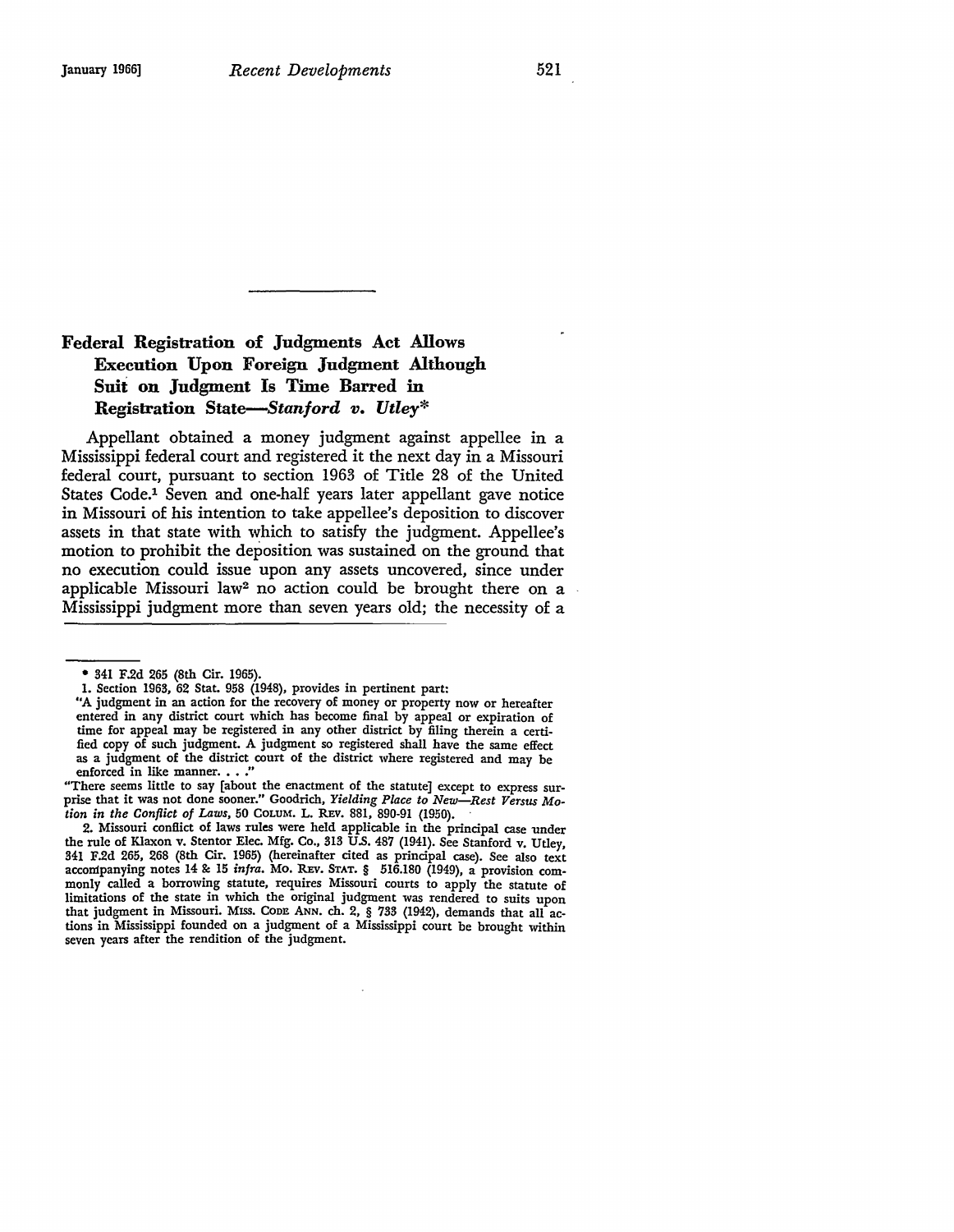suit in Missouri to enforce the original judgment was not alleviated by the fact that it had been registered in Missouri within seven years of its rendition. On appeal, *held,* reversed. Although suit in Missouri on the Mississippi judgment would be time barred at present, appellant's registration of his judgment in a Missouri federal court the day after its rendition in Mississippi was equivalent to his obtaining a Missouri judgment upon the Mississippi judgment on the date of registration; therefore, Missouri's ten-year limit upon execution of judgments of its own courts is controlling.<sup>3</sup>

There has been a gradual expansion of the extraterritorial enforcement remedies available to judgment creditors in some commonlaw jurisdictions. In 1801 England initiated a judgment registration procedure which today covers the various units of the Empire.4 It allows a judgment creditor to file a certified copy of the judgment of one Empire court in a court of another Empire country and to execute upon it there as if it had originally been rendered in the second forum.5 Australia and Canada have statutes establishing a similar procedure among their states and provinces.<sup>6</sup> In the United States, however, the most common ritual for enforcing a judgment of the court of one state in a sister state is more complex. The original judgment is made the basis of a cause of action in the second state resulting in the rendition of a second judgment, and it is upon this judgment that execution finally issues.7 Since this procedure is burdensome and expensive, attempts have been made to provide alternative methods of enforcing foreign judgments. A number of states allow the judgment creditor to move for summary judgment and thus obtain relief without a full trial,<sup>8</sup> while others

4. The development is found in these statutes: The Crown Debts Act, 1801, 41 Geo. 3, c. 90; The Judgments Extension Act, 1868, 31 &: 32 Viet., c. 54: The Inferior Courts Judgments Extension Act, 1882, 45 &: 46 Viet., c. 31; Administration of Justice Act, 1920, 10 & 11 Geo. 5, c. 81.

5. The most recent legislation, the Administration of Justice Act, 1920, 10 &: 11 Geo. 5, c. 81, provides that from the date of its registration under the act a judgment is "of the same force and effect, and proceedings may be taken thereon, as if it had been a judgment originally obtained or entered upon the day of registration in the registering court."

6. Service and Executions of Process Act, 1901-1912, II Com. Acrs 291 (Australia); Reciprocal Enforcement of Judgment Act, REv. STAT. ONT, 1937, c. 124 (Ont,), See generally Leflar, *The New Uniform Foreign Judgments Act,* 24 N.Y.U.L. REV, 336, 345 n.25 (1949).

8. Leflar, *supra* note 6, at 349 n.38. *A* summary judgment procedure allows the

<sup>3.</sup> See note 2 *supra.* Mo. REv. STAT. § 516.350 (1949) provides: "[A]fter the expira• tion of ten years from the date of the original rendition or revival [of a judgment in Missouri]  $\ldots$  such judgment shall be conclusively presumed to be paid, and no execution, or order or process shall issue thereon, nor shall any suit be brought, had or maintained thereon for any purpose whatever."

<sup>7.</sup> See Cole v. Cunningham, 133 U.S. 107 (1890); McElmoyle *ex rel.* Bailey v. Cohen, 38 U.S. (13 Pet.) 312 (1839); 2 BEALE, CONFLICT OF LAws § 433.1 (1935); Yntema, *The Enforcement of Foreign Judgments in Anglo-American Law,* 33 MICH, L. REv. 1129, 1144 (1935).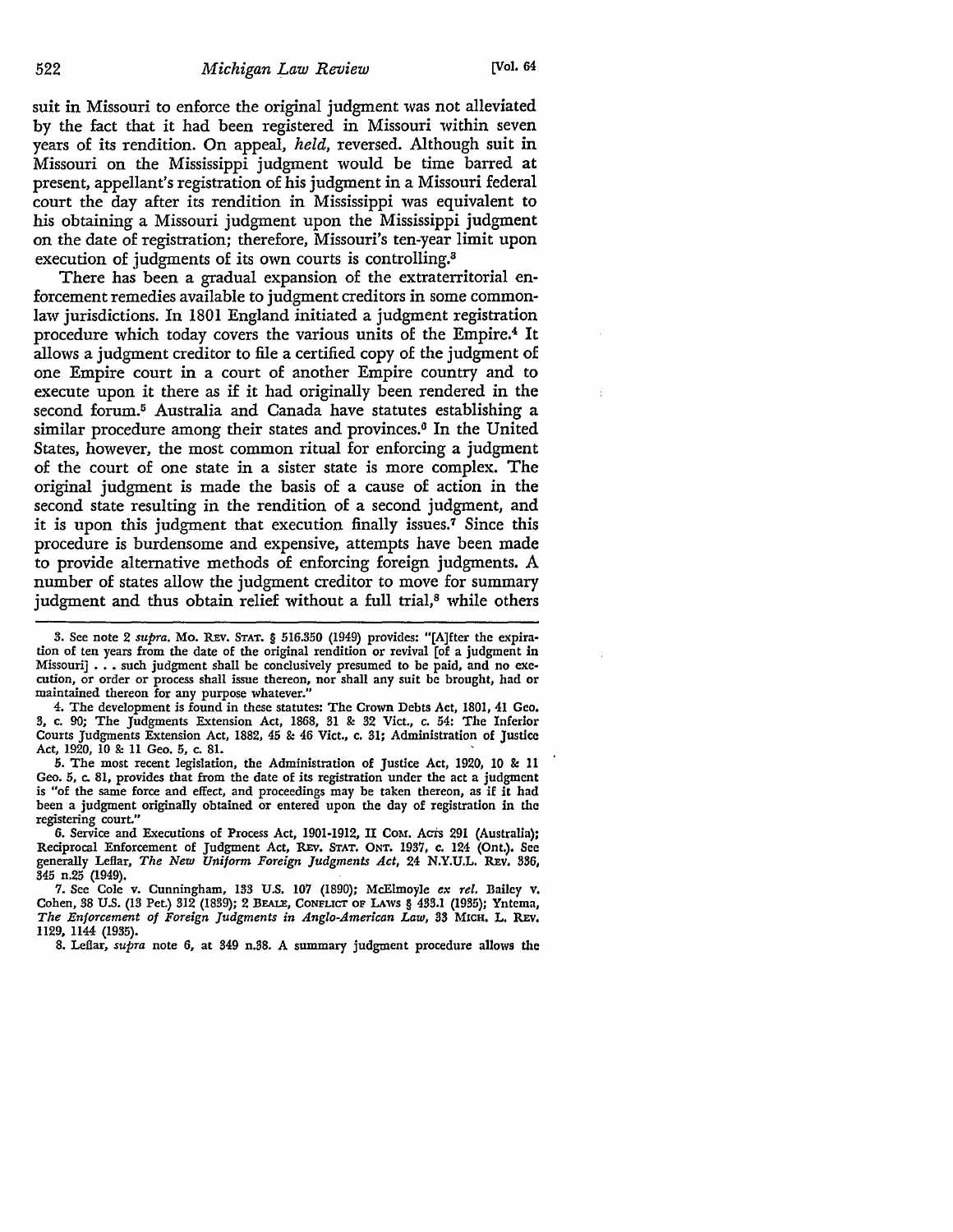have adopted the Uniform Enforcement of Foreign Judgments Act,<sup>9</sup> permitting a judgment creditor to register his foreign judgment **in** a sister state which has adopted the legislation. Since registration itself is not equivalent to a new judgment, execution cannot immediately issue. Nevertheless, the creditor can levy at once upon the debtor's property in the registration state to prevent him from disposing of it prior to the rendition of the second judgment.<sup>10</sup>

To facilitate the enforcement of some foreign judgments<sup>11</sup> in federal courts, Congress in 1948 enacted section 1963 of Title 28 of the United States Code, which provides for the voluntary registration in any federal district of final judgments in actions for the recovery of money or property rendered by a federal district court 0£ any other district. The section further provides that registered judgments are to be given the "same effect" they would have if they had been rendered by the registration court.<sup>12</sup> Relying upon the quoted language, the court in the principal case concluded that section 1963 is more than a procedural step in the process of collecting a foreign judgment in a federal court. According to its reasoning, the registration of a foreign judgment is equivalent to the rendition of a judgment in the second forum upon that foreign decree.18 Therefore, a foreign judgment may be registered in a federal court sitting in a sister state at any time when suit could be commenced upon it in the second jurisdiction. Furthermore, once a judgment has been registered it may be satisfied during the period permitted by the registration state for execution upon a judgment of its own courts. Since Rule 69 of the Federal Rules of Civil Procedure14 generally requires a federal court to follow, in matters of execution,

party seeking recovery to move for judgment shortly after the commencement of the action. The motion is granted if, from the pleadings and affidavits which may be filed by any party, it appears that there is no genuine issue of material fact. The procedure is peculiarly applicable when the cause of action is upon a foreign judgment, since the judgment debtor's defenses are very limited. See generally Clark, *The Summary Judgment,* 38 YALE L.J. 423 (1929); 33 PA. B.A.Q. 278 (1962). Similar economy could be achieved, of course, if the judgment debtor allowed a default to be taken against him.

#### 9. 9A UNIFORM LAws ANN. 287 (1957).

10. Paulsen, *Enforcing the Money Judgment of a Sister State,* 42 IowA L. REY. 202·03 (1957). The author uses Tolley v. Wilson, 121 Ark. 163, 205 S.W.2d 177 (1947), as an example of how the cumbersome nature of the formal action on the foreign judgment gives the judgment debtor an opportunity to dispose of his assets before the judgment creditor's claim can be satisfied.

11. Foreign judgments, within the meaning of § 1963, are those rendered by a United States district court in another American jurisdiction; the provision does not apply to judgments of courts of foreign countries.

12. See note 1 *supra.* 

13. *Accord,* Hanes Supply Co. v. Valley Evaporating Co., 261 F.2d 29 (5th Cir. 1958). 14. FED. R. CIV. P. 69 provides: "The procedure on execution, in proceedings supplementary to and in aid of a judgment . . . shall be in accordance with the practice

and procedure of the state in which the district court is held . . . except that any statute of the United States governs to the extent that it is applicable. . . .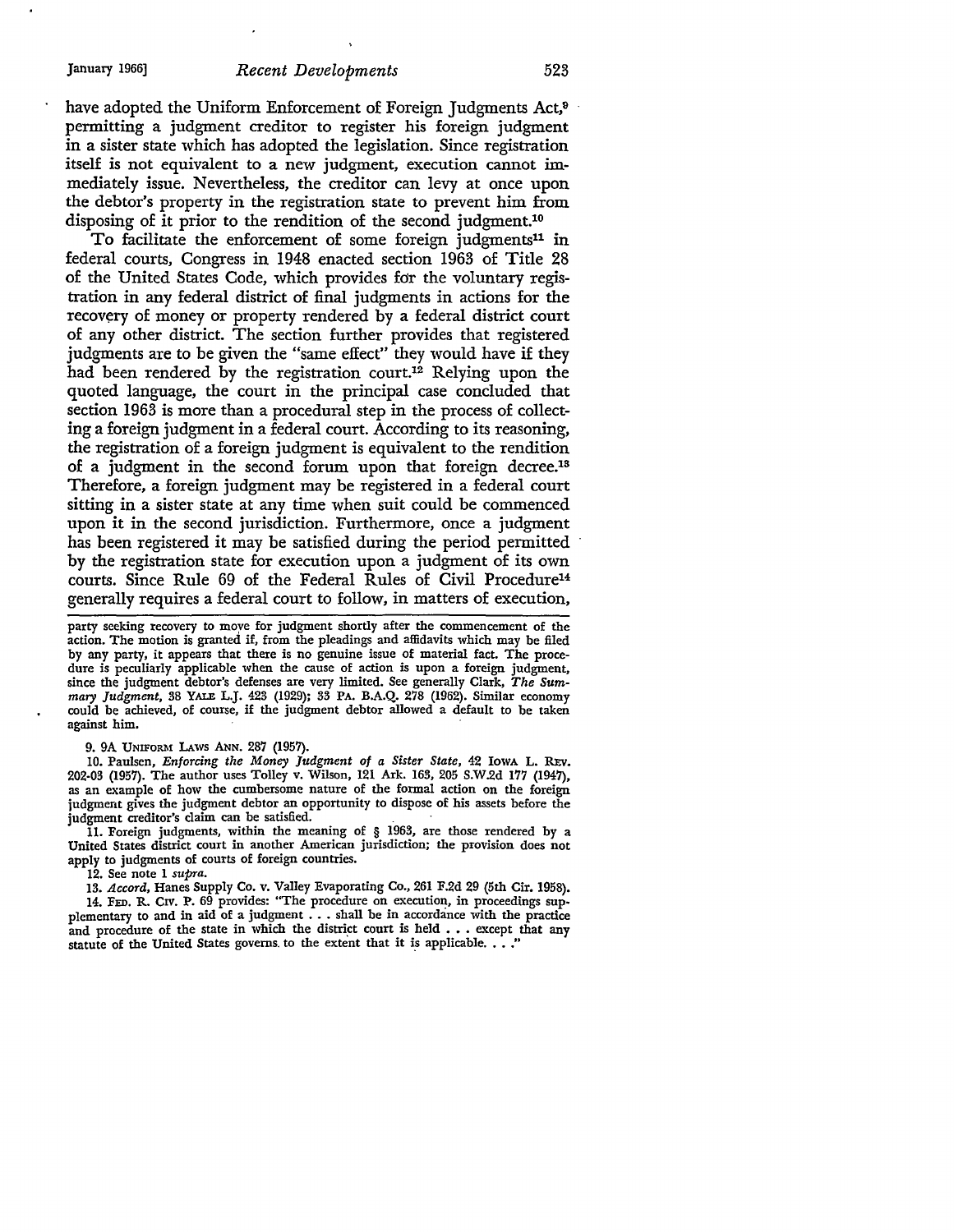the practice of the state courts in the jurisdiction in which the federal court sits-a directive which has been construed as requiring federal courts to adhere to local time limits on execution<sup>15</sup>—the result in the principal case is justified if a registered judgment is in fact identical to a judgment on a judgment.

If section 1963 was designed to make a registered judgment interchangeable with a judgment on a judgment, it failed in one potentially significant regard. A final judgment of one court may sometimes be attacked, and its enforcement prevented, upon certain limited grounds when the judgment creditor seeks to satisfy it in another state.16 Ordinarily the judgment debtor may raise these defenses when suit upon the original judgment is commenced in the second forum, because the judgment creditor bringing the action must observe all the formalities incident to any suit, including notification to the judgment debtor of its pendency.17 Of course, the judgment creditor must bring his suit in the second state within the period allotted by the local statute of limitations. Normally, notice will be served upon the judgment debtor shortly after the action is begun and, in fact, *must* be given within a reasonable time thereafter.18 These time limits have the combined effect of forcing the debtor, or his representative if he is dead, to rely upon only relatively recent history to formulate a defense to the creditor's action. Indeed, the enactment of any statute of limitations is partially motivated by the legislature's desire that the evidence necessary to sustain the defendant's effort to protect his rights be relatively fresh and accessible.19 The rule that notice must be given to the defendant shortly after suit is commenced also assists in accomplishing this purpose.20 The problem toward which these measures are directed could be most acute where the cause of action is based upon a foreign judgment taken by default against a now deceased defendant. Unlike the situation in many types of claims against an estate where those close to the decedent are likely to have some awareness of the circumstances of the claim and thus a starting point from which to build a defense in his absence, it is probable that the judgment creditor is the only living person who knows whether the alleged judgment debtor was properly served with the process of a court which had jurisdiction prior to default. Section 1963, however,

16. The judgment debtor may defend on such grounds as lack of jurisdiction in the original court, fraud in obtaining the judgment, or prior satisfaction of the judg• ment. See generally REsTATEMENT, JUDGMENTS §§ 4-11 (1942); id., Explanatory Notes § 47(e) (1942).

<sup>15.</sup> Miller v. United States, 160 F.2d 608, 609 (9th Cir. 1947).

<sup>17.</sup> See Leflar, *supra* note 6, at 346-48; Paulsen, *supra* note 10, at 202; Yntema, . *supra* note 7, at 1144.

<sup>18.</sup> See Murphy v. Citizens Bank, 244 F.2d 5ll, 512 (10th Cir. 1957): Hoffman v. Wair, 193 F. Supp. 727, 733 (D. Ore. 1961); 9 MD. L. REv, 74, 77-78 (1948).

<sup>19.</sup> See Chase Securities Corp. v. Donaldson, 325 U.S. 304, 814 (1944).

<sup>20.</sup> See Barthel v. Stamm, 145 F.2d 487, 491 (5th Cir. 1944).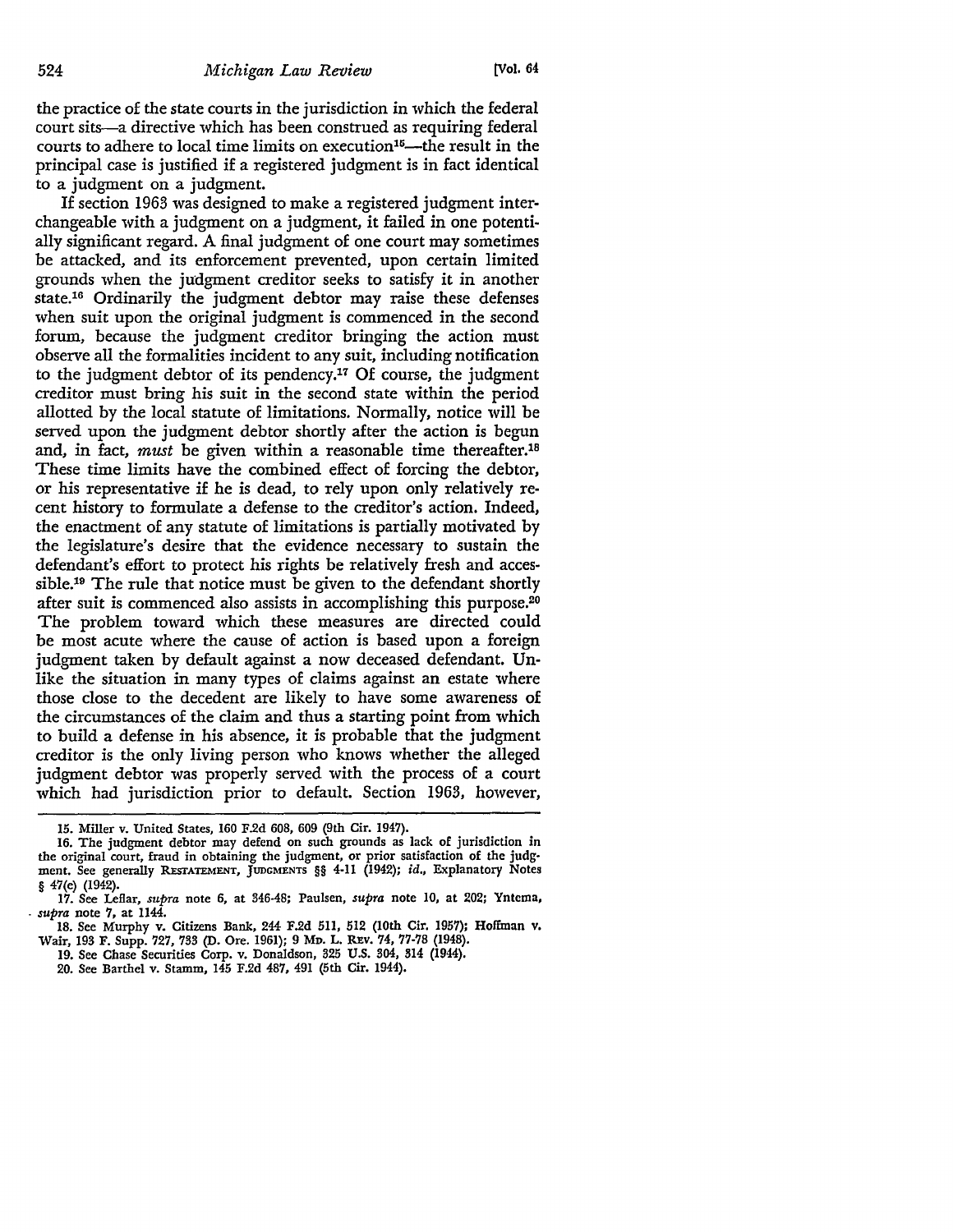leaves the judgment debtor at a disadvantage because it lacks a provision requiring that notice of the fact of registration be given . him at the time registration occurs. Unless he happens to discover that a judgment against him has been registered, therefore, a judgment debtor would not necessarily become aware of the claim until execution-when his property is actually seized or when, as in the principal case, he receives notice of the creditor's intention to take his deposition to uncover assets.

As construed by the principal *case,* section 1963 allows registration of a foreign judgment any time within the registration state's statute of limitations applicable to suits upon such judgments, and execution upon it any time thereafter within the period allowed- by the same state's statute for execution upon judgments of its own courts. Had the appellant in the principal case both registered his judgment and sought execution upon it at the latest dates permissible under the court's interpretation of section 1963, almost seventeen years<sup>21</sup> would have elapsed from the date the original judgment was rendered to its execution or until appellee would necessarily have received notice that a purportedly valid claim was pending against him. Thus, notice could have been delayed years beyond the deadline applicable if the judgment creditor had been forced to rely upon the traditional enforcement process requiring him to sue on the original judgment in Missouri within ten years after its rendition in Mississippi, and to serve process within a reasonable time after commencing the Missouri suit.

Enforcement procedures analogous to section 1963 require that a judgment debtor be given notice of the claim against him and an opportunity to defend his interests at the time of registration. The English Administration of Justice *Act,* which is quite similar in many respects to section 1963,<sup>22</sup> demands that the registration court make rules "for the service on the judgment debtor of notice of the registration of the judgment."23 Similar notice requirements currently a part of the Uniform Enforcement of Foreign Judgments Act have been kept intact in the Commissioner's proposed revision, which is designed to make registration under the act equivalent to the rendition of a final judgment in the registration state. This effect of the proposed revision is in explicit imitation of section 1963 as the Commissioners interpreted it even before the instant decision.24

24. ALI, REPORT OF THE COMMITTEE TO COOPERATE WITH THE ALI OF THE NATIONAL CONFERENCE OF COMMISSIONERS ON UNIFORM STATE LAW 94, 290-91 (1964). Even though registration is equivalent to a final judgment under the proposed revision, individual

<sup>21.</sup> The judgment creditor could register his judgment just within the seven-year limit from the date of its rendition in Mississippi set by MISS. ConE ANN. ch. 2, § 733 (1942), and made applicable in Missouri by the latter's borrowing statute, Mo. REv. STAT. § 516.180 (1949). He would then have an additional ten years to execute upon it under Mo. Rev. STAT. § 516.350 (1949). See notes 2 & 3 *supra*.

<sup>22.</sup> See note 5 *supra.* 

<sup>23. 10</sup> &: 11 Geo. 5, c. 81, pt. II, § 9(4).